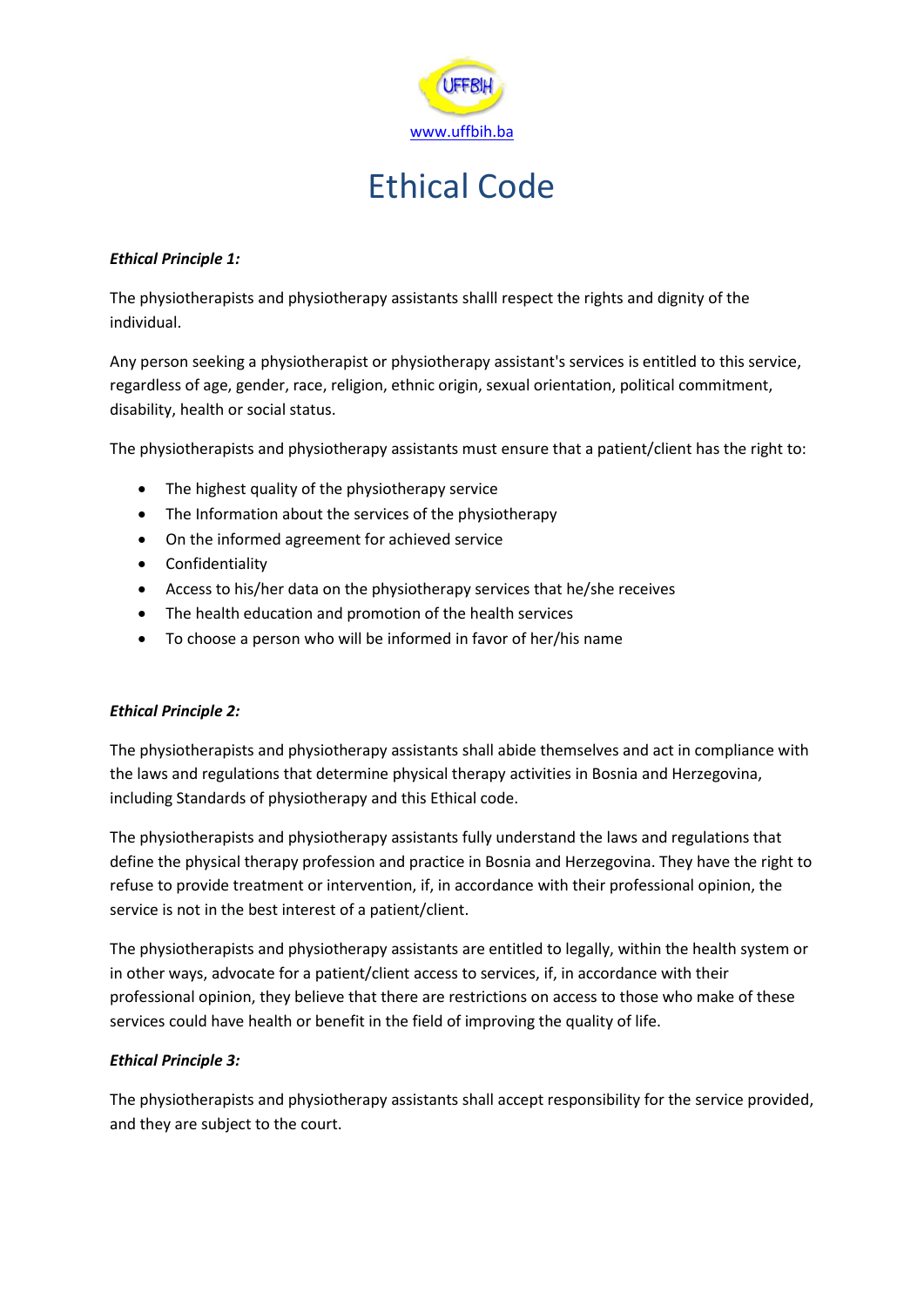

The physiotherapists shall be independent and autonomous professional practitioners. They make an independent decision and evaluate the provision of the services for which they have the necessary knowledge and skills.

The physiotherapists within the review, with each individual patient/client shall conduct appropriate tests and researches as the process of developing a diagnosis.

In accordance with the diagnosis and other relevant information about the patient's/client's goals, the physiotherapists shall determine prognosis and treatment plan and implement intervention/treatment. When the goals of treatment are being achieved or when the effect of treatment cannot be improved or achieved, regardless of his/her future life, the physiotherapists should notify a patient/client and do a release.

If the diagnosis is unclear or if you need intervention/treatment that are not within the scope of the physical therapy profession, physiotherapists shall inform a patient/client and provide the same referral to other professionals.

The physiotherapists shall not be allowed to suggest other health professionals or support workers to perform the activities that require unique skills, knowledge and professional decisions inherent to the physiotherapists.

If a patient/client is referred to a physiotherapist by another healthcare/medical practitioner and if the proposed treatment is in accordance with the opinion of a professional physiotherapist considered unsuitable, a physiotherapist should consult with a health/medical practitioner who issued the instruction for a physiotherapy treatment.

The physiotherapists shall have the right to expect the cooperation of their colleagues and other participants in the intervention/treatment.

## *Ethical principle 4:*

The psiotherapists and physiotherapy assistants provide honest, responsible, competent and professional services.

The physiotherapists should:

- Ensure that their behavior and actions shall be professionally at any time
- Timely and regularly deliver a patient/client specific details of the physiotherapy intervention / treatment, which are in accordance with the given individual common goals
- Ensure that a patient/client at any time understands the nature of services that he/she will achieve and the expected costs of either time or financial.
- Undertake a continuous, planned program of professional development designed to maintain and improve professional knowledge and skills
- Maintain and implement appropriate logging and monitoring of a patient/client, in order to estimate effective care of a patient/client and evaluation of physical therapy practice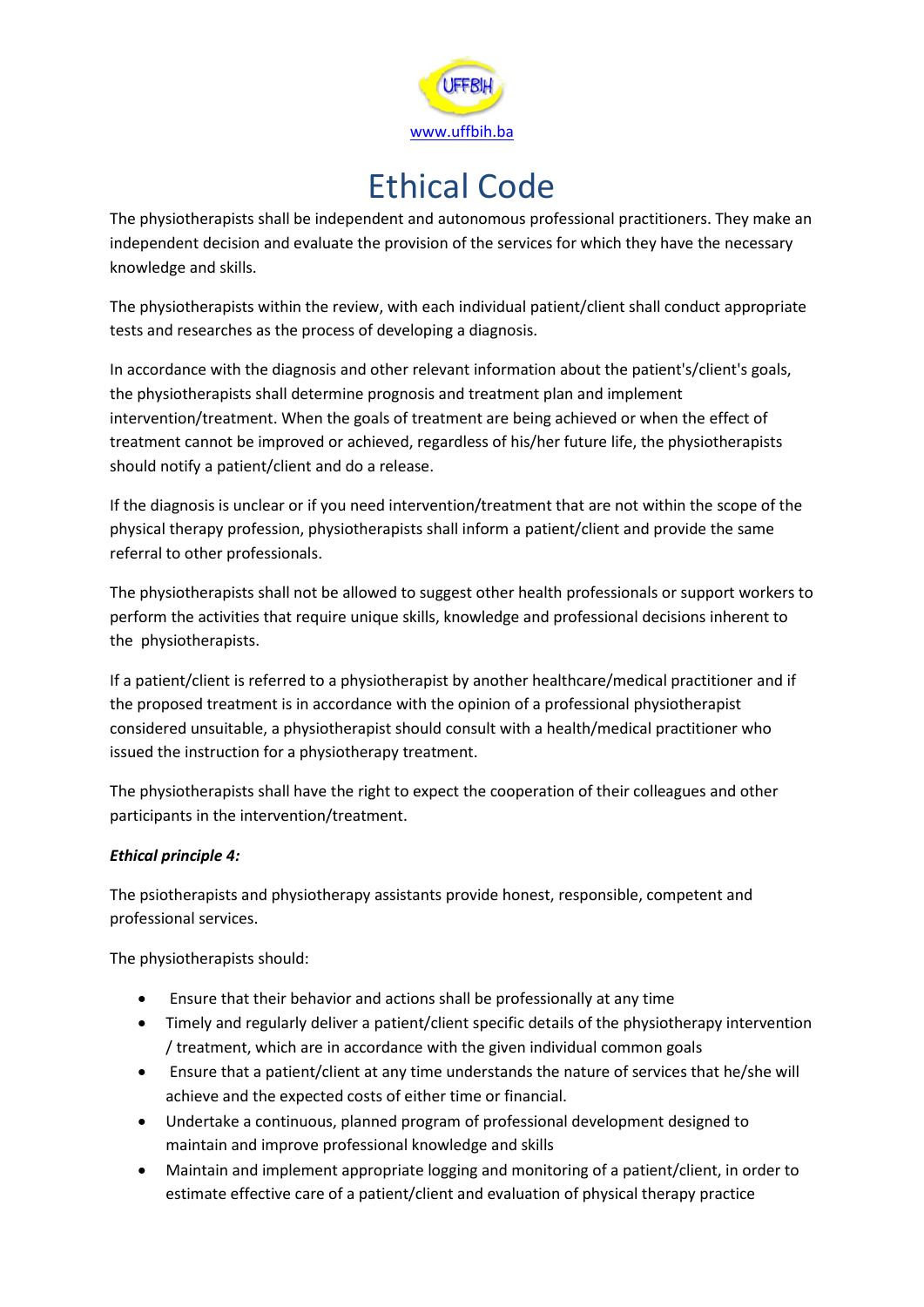

- Do not disclose information about a patient/client to the third parties without his/her consent, except in cases where the disclosure of such data is binding and prescribed by law
- Participate in a review and other forms of assessment practices, the results of which will not be revealed to another person or entity without the approval of physiotherapists
- Keep and maintain data to facilitate measurements of the performances of the services and the information made available to other agents, and in line with orderly mutual agreement
- Do not allow abuse of the services

The ethical principles that define the physical therapy practice must be before any business or employment principles. If such a conflict occurs, the physiotherapists must make every effort to issue/problem repaired, including officially seeking help from the official professional association for physical therapy profession at the level of entity or Bosnia and Herzegovina.

## *Ethical principle 5:*

The physiotherapists and physiotherapy assistants shall be dedicated to providing quality services.

The physiotherapists and physiotherapy assistants should:

- be familiar and aware of current and accepted standards of practice and take actions that are measurable confirmed
- participate in continuous professional development and advancement to improve their basic knowledge and enable the application of new knowledge
- support the researches that contribute to the improvement of intervention by the services provided to a patient/client
- be always up to date with officially the best available evidence and to implement them in practice
- support a quality education in the academic and clinical settings/preferences

The physiotherapists involved in the researches should ensure that they themselves:

- Respect and comply with current rules and policies that apply when conducting research on live human subjects
- Ensure that the consent of the subject
- Protect the confidentiality of the subject
- Protect the safety, health and well-being of the subject
- Do not engage in the frauds and plagiarism
- Fully discover any help and support to the research and agreeably acknowledge and recognize any assistance
- Report any violation of rules to the relevant authorities and bodies
- Ensure a free distribution of the results of their researches, especially in the professional journals and presentations at conferences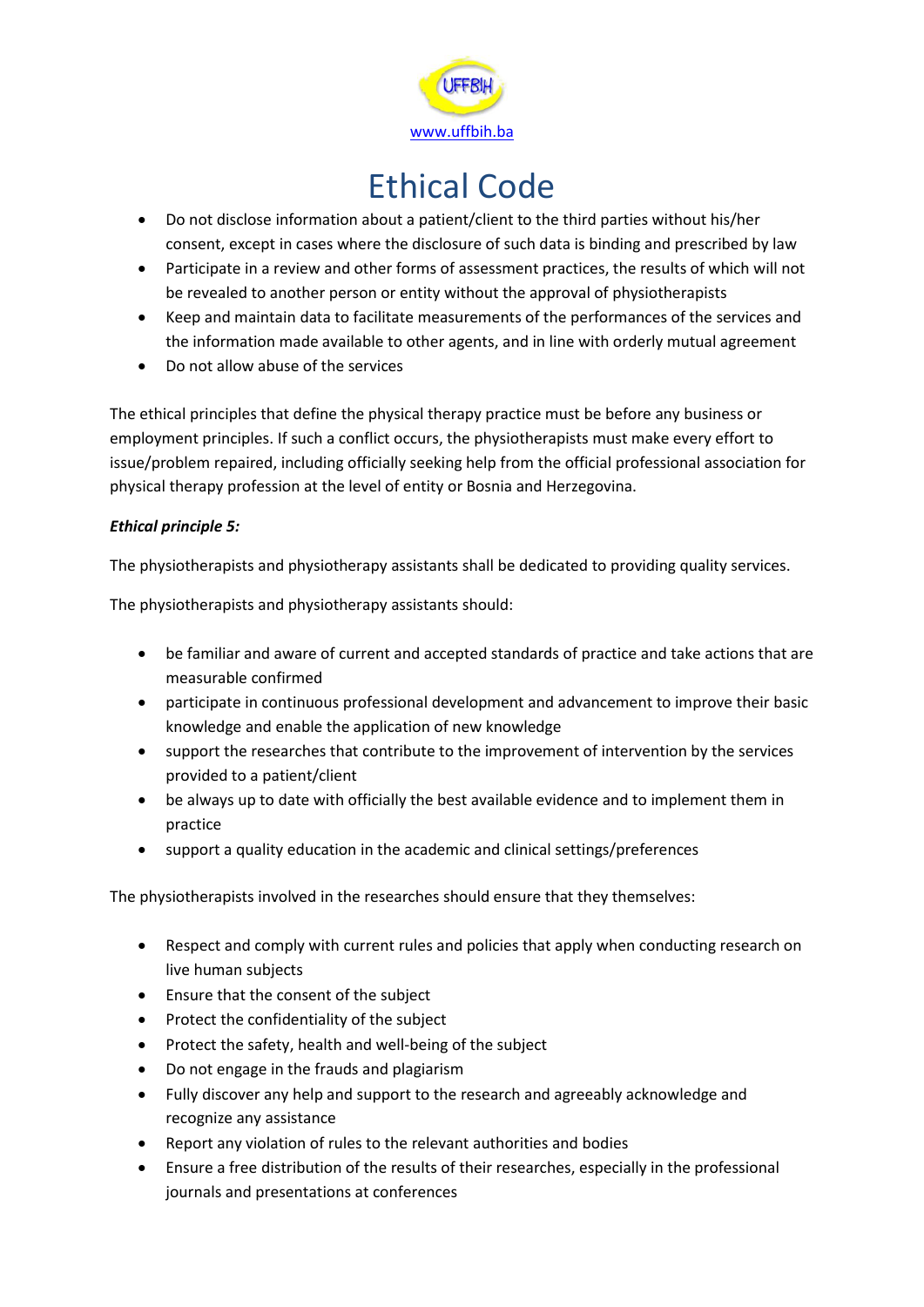

A physiotherapist in the role of the employer should:

- ensure that all employees are properly and duly qualified ensuring compliance with all legal and technical requirements
- apply the currently valid management principles and practice, with special importance on appropriate standards for managing with the staff
- ensure that policies and procedures are adequately developed, implemented and monitored
- ensure that clinical practice is adequately evaluated and revised
- provide adequate opportunities for education of the staff and their professional development based on the need to assess the effectiveness of work

## *Ethical principle 6:*

The physiotherapists are entitled to a fair and equitable level of compensation for their services

The physiotherapists should:

- ensure that their price list is aligned with the current market conditions
- ensure that the paid service offers a value for money
- ensure, as far as possible, a refund of a third party-financier, in accordance with good business practices. Third party - financier, should not seek to make cost control that will in any way limit the scope of practice of a physiotherapist or to hinder their right to remuneration.
- ensure that the impact is not used for personal gain
- ensure that the operating principles apply with regard to the suppliers, manufacturers and other agents or associates

## *Ethical principle 7:*

The physiotherapists provide accurate information to a patient/client, other agencies and the community about physiotherapy and services provided by the physiotherapists.